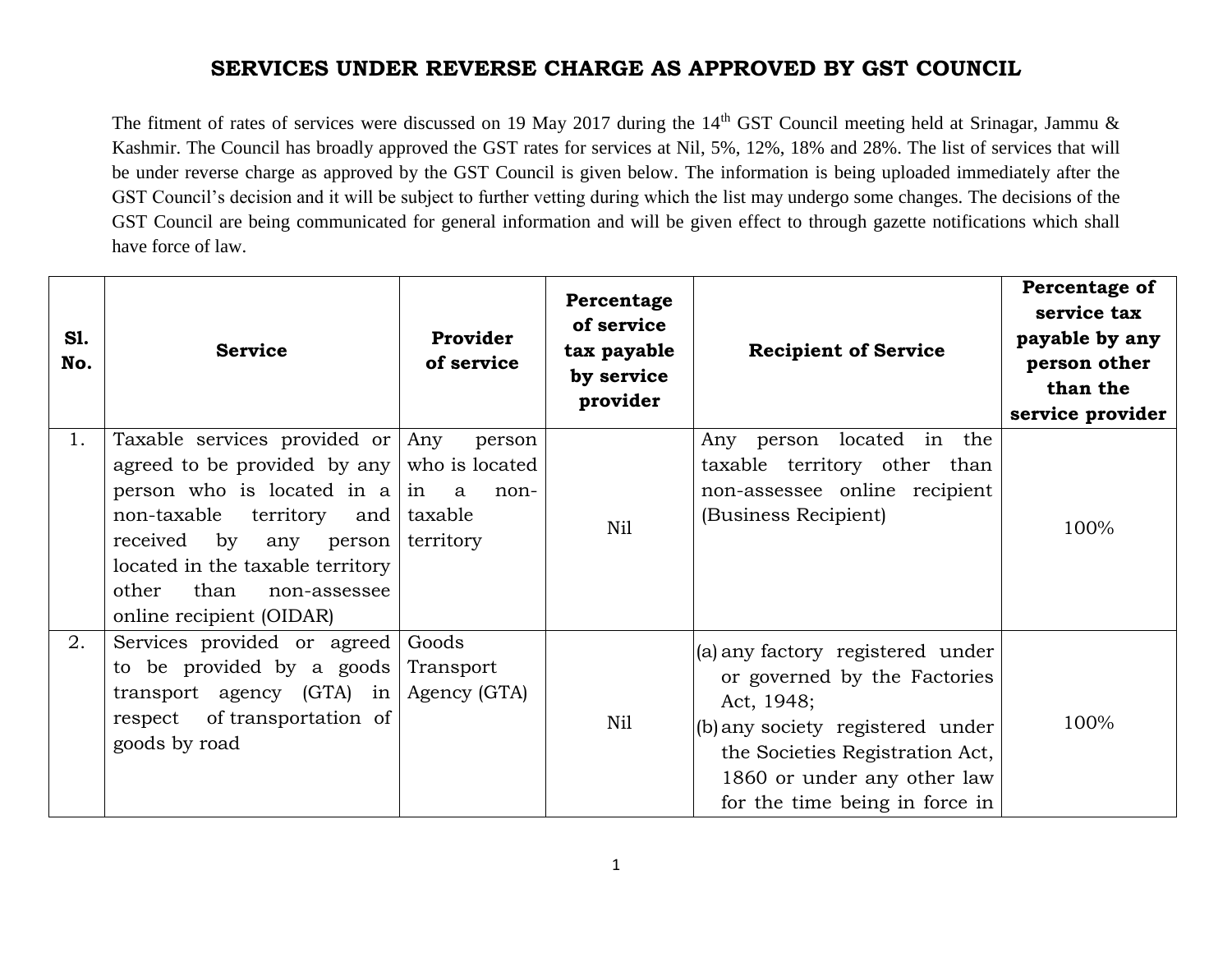| S1.<br>No. | <b>Service</b>                                                                                                                                         | Provider<br>of service                                                | Percentage<br>of service<br>tax payable<br>by service<br>provider | <b>Recipient of Service</b>                                                                                                                                                                                                                                                                                                                                              | Percentage of<br>service tax<br>payable by any<br>person other<br>than the<br>service provider |
|------------|--------------------------------------------------------------------------------------------------------------------------------------------------------|-----------------------------------------------------------------------|-------------------------------------------------------------------|--------------------------------------------------------------------------------------------------------------------------------------------------------------------------------------------------------------------------------------------------------------------------------------------------------------------------------------------------------------------------|------------------------------------------------------------------------------------------------|
|            |                                                                                                                                                        |                                                                       |                                                                   | any part of India;<br>(c) any co-operative<br>society<br>established by or under any<br>law;<br>(d) any person registered under<br>CGST/SGST/UTGST Act;<br>(e) any body corporate<br>established, by or under any<br>law; or<br>(f) any partnership firm whether<br>registered or not under any<br>law including association of<br>persons.<br>(g) Casual taxable person |                                                                                                |
| 3.         | Services provided or agreed to<br>be provided by an individual<br>advocate or firm of advocates<br>by way of legal services,<br>directly or indirectly | An individual<br>advocate<br><sub>or</sub><br>of<br>firm<br>advocates | N <sub>il</sub>                                                   | Any business entity.                                                                                                                                                                                                                                                                                                                                                     | 100%                                                                                           |
| 4.         | Services provided or agreed An<br>to be provided by an arbitral<br>tribunal                                                                            | arbitral<br>tribunal                                                  | Nil                                                               | Any business entity.                                                                                                                                                                                                                                                                                                                                                     | 100%                                                                                           |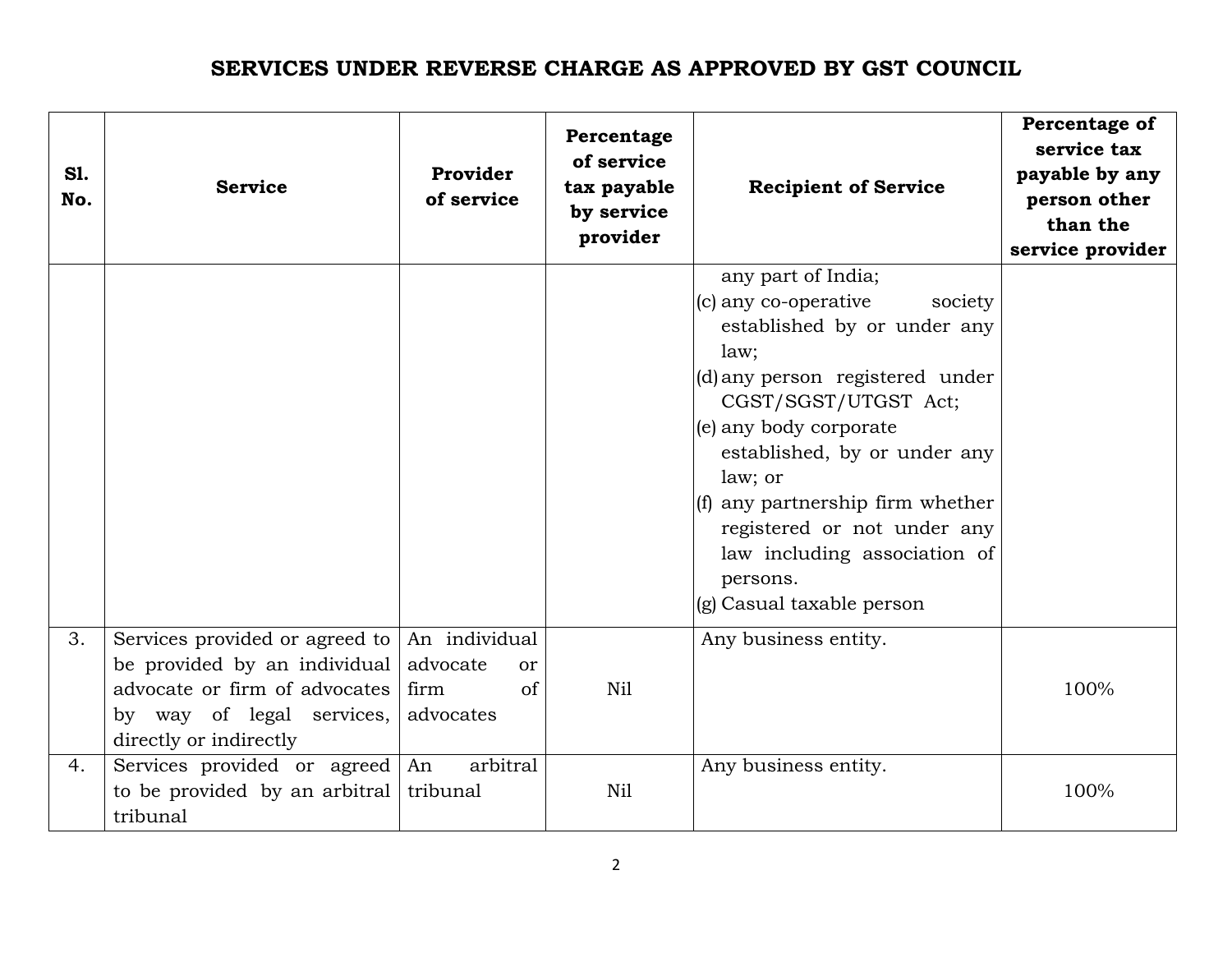| <b>S1.</b><br>No. | <b>Service</b>                                                                                                                                                                                                                                                                                                                                                                                                                                                                                                         | Provider<br>of service                 | Percentage<br>of service<br>tax payable<br>by service<br>provider | <b>Recipient of Service</b>                                | Percentage of<br>service tax<br>payable by any<br>person other<br>than the<br>service provider |
|-------------------|------------------------------------------------------------------------------------------------------------------------------------------------------------------------------------------------------------------------------------------------------------------------------------------------------------------------------------------------------------------------------------------------------------------------------------------------------------------------------------------------------------------------|----------------------------------------|-------------------------------------------------------------------|------------------------------------------------------------|------------------------------------------------------------------------------------------------|
| 5.                | Sponsorship services                                                                                                                                                                                                                                                                                                                                                                                                                                                                                                   | Any person                             | Nil                                                               | Anybody<br>corporate<br><sub>or</sub><br>partnership firm. | 100%                                                                                           |
| 6.                | Services provided or agreed<br>be<br>provided by<br>to<br>Government or local authority<br>excluding,-<br>renting of immovable<br>(1)<br>property, and<br>(2) services specified below-<br>services<br>by<br>the<br>(i)<br>Department of Posts by<br>way of speed post,<br>express parcel post, life<br>insurance, and agency<br>services provided to a<br>other<br>than<br>person<br>Government;<br>services in relation to an<br>(ii)<br>aircraft or a vessel,<br>inside or outside the<br>precincts of a port or an | Government<br>local<br>or<br>authority | N <sub>il</sub>                                                   | Any business entity.                                       | 100%                                                                                           |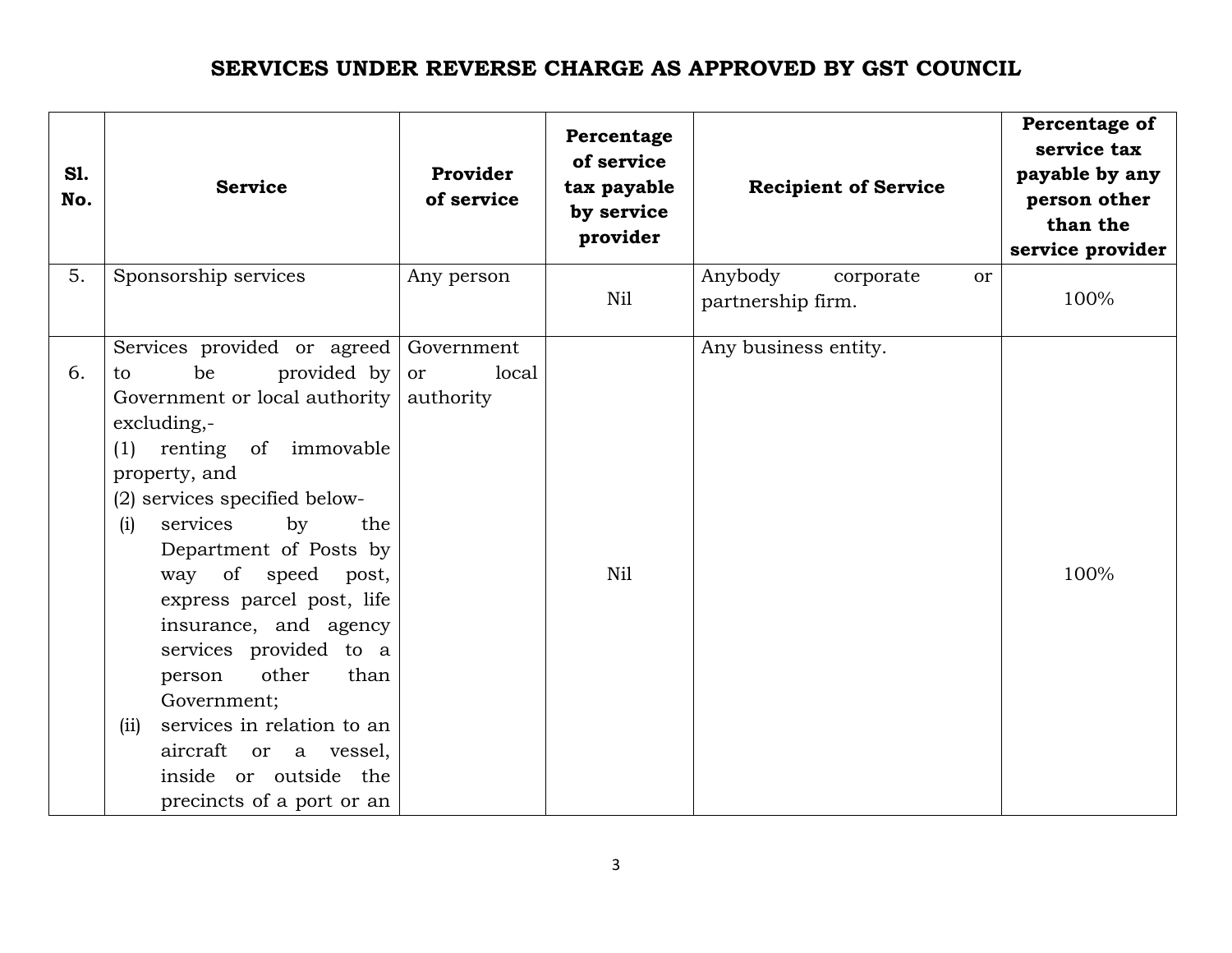| <b>S1.</b><br>No. | <b>Service</b>                                                                                                                                                            | Provider<br>of service                               | Percentage<br>of service<br>tax payable<br>by service<br>provider | <b>Recipient of Service</b>                                                                   | Percentage of<br>service tax<br>payable by any<br>person other<br>than the<br>service provider |
|-------------------|---------------------------------------------------------------------------------------------------------------------------------------------------------------------------|------------------------------------------------------|-------------------------------------------------------------------|-----------------------------------------------------------------------------------------------|------------------------------------------------------------------------------------------------|
|                   | airport;<br>(iii) transport of goods or<br>passengers.                                                                                                                    |                                                      |                                                                   |                                                                                               |                                                                                                |
| 8.                | Services provided or agreed to<br>be provided by a director of a<br>company or a body corporate<br>to the said company or the<br>body corporate;                          | A director of a<br>company or a<br>body<br>corporate | Nil                                                               | A company or a body corporate.                                                                | 100%                                                                                           |
| 9.                | Services provided or agreed<br>be<br>provided by<br>an<br>to<br>agent<br>to<br>insurance<br>any<br>person carrying on insurance<br>business                               | An insurance<br>agent                                | Nil                                                               | carrying<br>person<br>Any<br><sub>on</sub><br>insurance business.                             | 100%                                                                                           |
| 10.               | Services provided or agreed to $ A $<br>be provided by a recovery<br>agent to a banking company<br>or a financial institution or a<br>non-banking<br>financial<br>company | recovery<br>agent                                    | Nil                                                               | banking company<br>A<br>or a<br>financial institution or a non-<br>banking financial company. | 100%                                                                                           |
| 11.               | $\circ$ f<br>Services<br>by<br>way<br>transportation of goods by a<br>vessel from a place outside non-taxable                                                             | A<br>person<br>located<br>in                         | Nil                                                               | defined<br>Importer as<br>under<br>clause $(26)$ of section 2 of the<br>Customs Act, 1962.    | 100%                                                                                           |